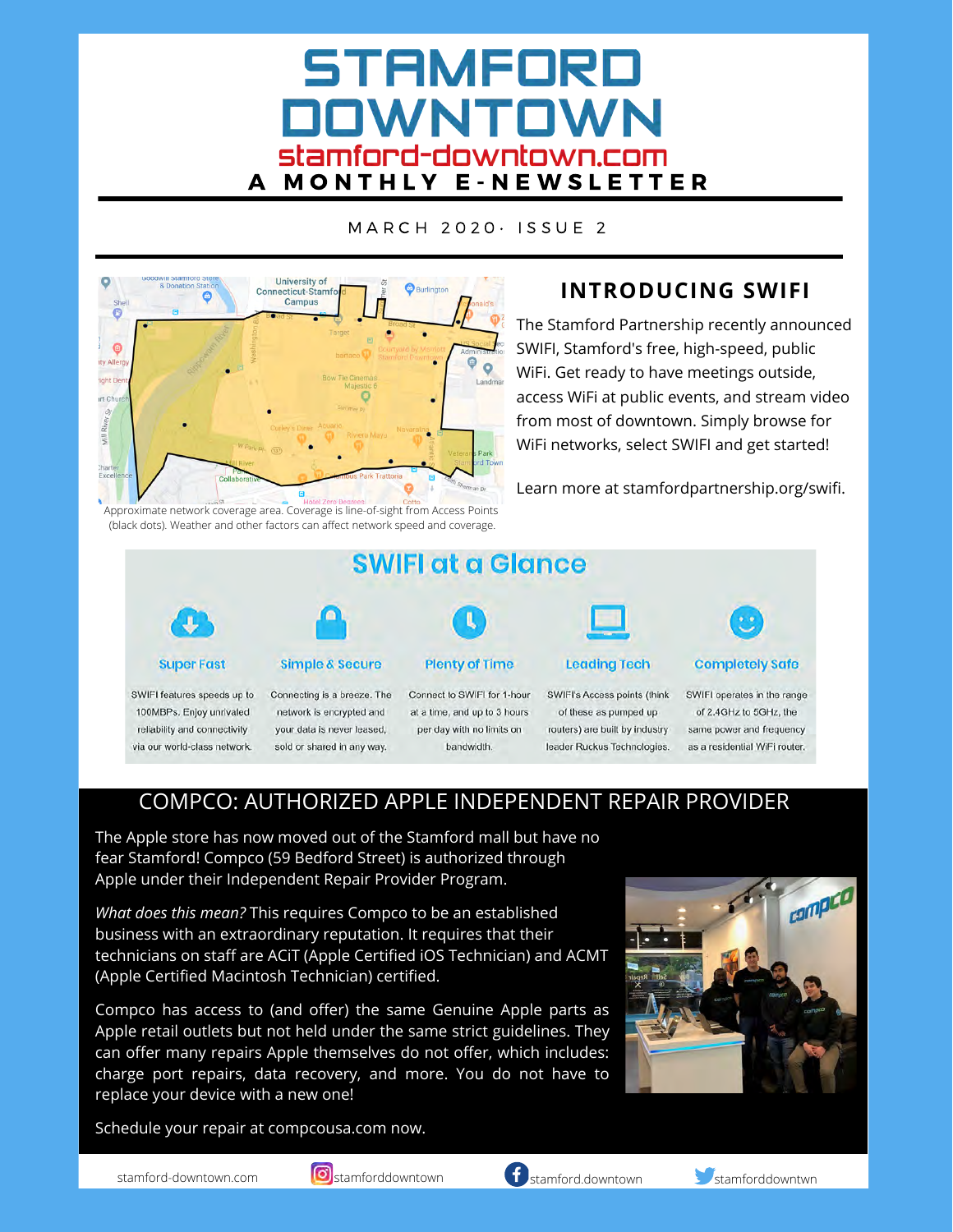#### **S T A M F O R D S T . P A T R I C K ' S D A Y P A R A D E**

The 25th Annual Stamford St. Patrick's Day Parade will commerce Saturday, March 7, 2020 in the Downtown with step-off at 2 p.m.

See stamfordstpatricksdayparade.com for more details.



### **L O R C A C O F F E E B A R ' S E X P A N S I O N**



Lorca Owner Leyla Jenkins and Staff

Lorca Coffee Bar (lorcacoffeebar.com) at 125 Bedford Street with be remodeling and expanding, doubling their seating and size and aiming to re-open in mid to late March 2020. They will stay in the same spot on Bedford Street but are taking over the space where Downtown Golf once was next door. Downtown Golf has relocated to a space in the back at the same address.

With the expansion of the kitchen, there will be a few menu changes in the Spring such as more housemade baked goods and more savory breakfast items. The new space will also come with a convenient Lorca-designated 15 minute parking spot in the rear lot, more comfortable seating, and an outdoor patio in the back.

"Since opening our doors in 2012 customers have been asking when we were going to expand because the space has been tight and finding a seat can be difficult," said Leyla Jenkins. "We're excited to finally be reopening, and are currently developing new menu items to launch this Spring."



#### **CITY CHALLENGE RETURNS!**

Want to experience the most exciting urban obstacle race in the country?

Run the City Challenge Race in Stamford Downtown on Sunday, May 3rd and see what everyone is talking about! The 3-mile course will include challenging but fun urban obstacles.

> Visit citychallengerace.com or stamford-downtown.com now.